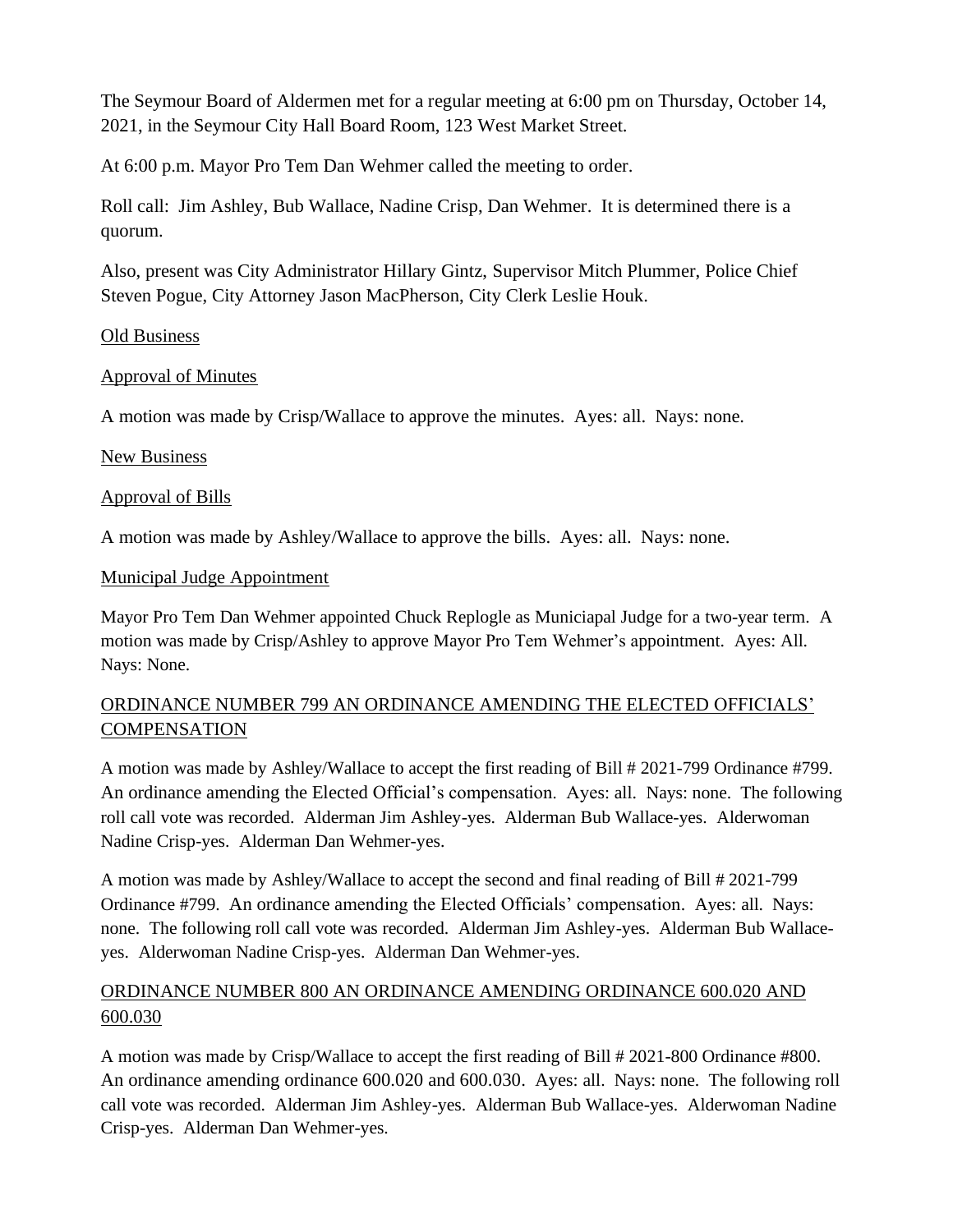A motion was made by Wallace/Ashley to accept the second and final reading of Bill # 2021-800 Ordinance #800. An ordinance amending ordinance 600.020 and 600.030. Ayes: all. Nays: none. The following roll call vote was recorded. Alderman Jim Ashley-yes. Alderman Bub Wallace-yes. Alderwoman Nadine Crisp-yes. Alderman Dan Wehmer-yes.

#### Department Reports

See Report.

Police Report

See Report.

## City Administrator Report

City Administrator Hillary Gintz let the Board know both November meetings fall on Holidays and the second December meeting falls on a Holiday. A motion was made by Ashley/Wallace to set the meeting dates for November 18 and December 9. Ayes: all. Nays: none. The City was awarded some grants from MIRMA. 60% towards a dash mount camera. 60% towards a surveillance system at the Police Station. 45% towards a truck crane for the Sewer Department. 45% towards MUTCD signage. City Administrator Gintz would like to move forward with the surveillance system for the PD and the truck crane for the SW Dept. A motion was made by Crisp/Ashley to approve the surveillance system and truck crane. Ayes: all. Nays: none. Putting someone at the gate during cleanup was effective. The City workers have been studying and testing for their CDL's. Administrator Gintz had City Attorney Jason MacPherson look into zoning regulations for buildings used as storage in the B-1 zoning. City ordinance does address this, and it is not allowed.

# Mayor Report

Mayor Pro Tem Dan Wehmer had Terry Penner contact him this week. She investigated some signage and discovered an old billboard. She would like the City to pay to replace the wrap in place of paying rent. The City would share the sign with the YMCA. Mayor Pro Tem Dan Wehmer asked if there were any updates on the notices that ran in the paper. Sally's place is showing improvement. Lucas's were seen hauling more stuff in.

# Aldermen's Report

Alderwoman Nadine Crisp asked what the status is on the streetlights on Clinton. Still waiting on the bucket truck. We do not have a sign at the cemetery. City Administrator Hillary Gintz will look into a sign to match the other City signs. Alderwoman Crisp has noticed lots of new families on Melinda Street and would like a children at play sign.

Alderman Bub Wallace noticed there is a lot of trash in the yard at the big two story house at Davis and Rhodes. City Administrator Gintz said they did make trips to the cleanup, but it will check on it. The house on Garfield has tall weeds. A letter has been sent to the property owner.